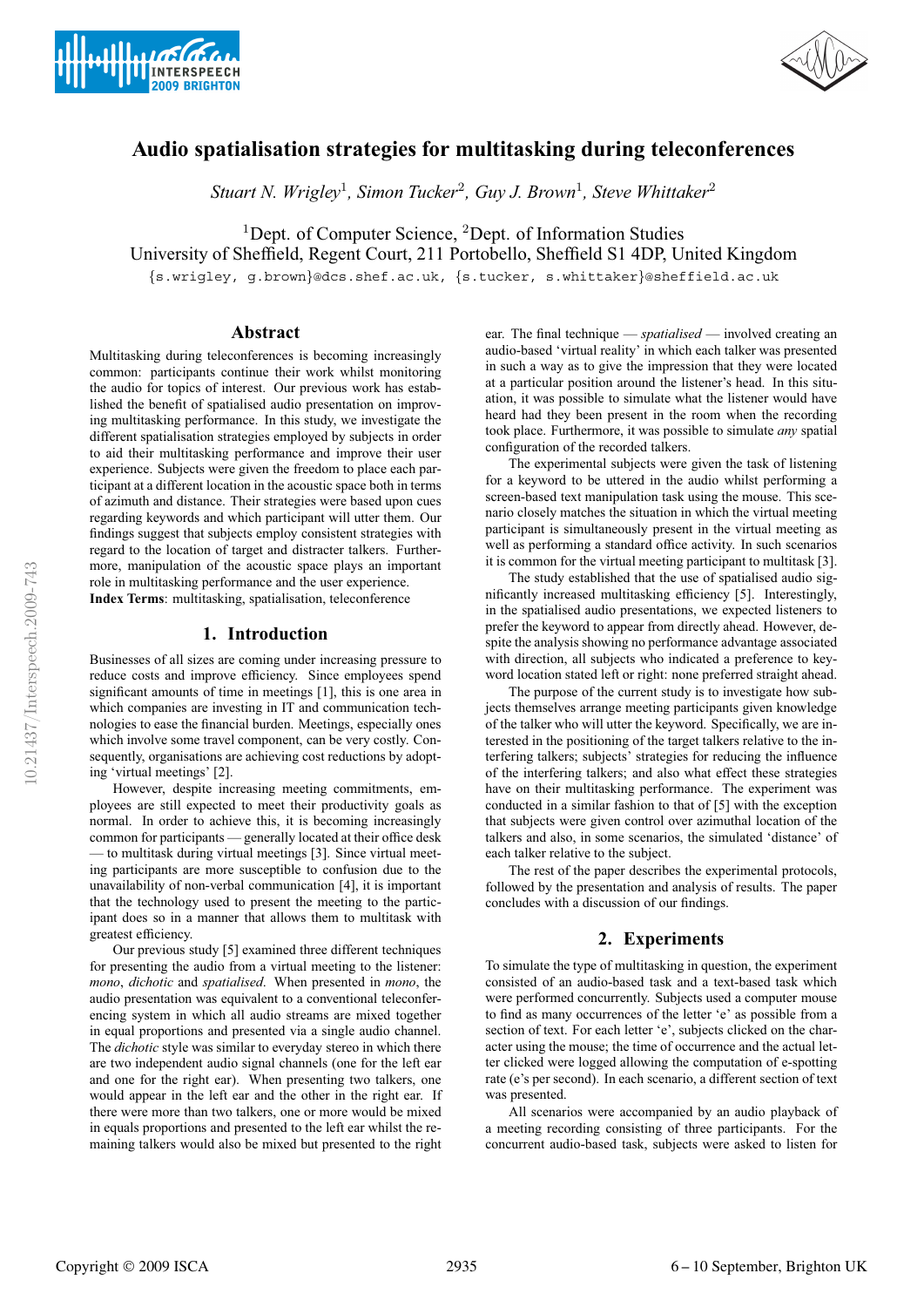

Figure 1: *(a) The interface used to position the three meeting participants within the acoustic space. The small central circle represents the subject and the three captioned circles represent the participants. The large dotted circle represent the furthest distance a participant may be moved to. Note the gender cue in the top left. (b) The split of the acoustic space into four quadrants with the subject represented as the central circle.*

a particular word (the 'keyword') in addition to performing the e-finding task. When they heard the keyword, they were instructed to click a button on the interface. The scenario ended when the keyword was detected or 60 seconds had elapsed.

Before each presentation, subjects were given 30 seconds to arrange the spatial locations of the three talkers based upon knowledge of who would say the keyword. Subjects were told the name or gender of the talker who would utter the keyword: this would allow the subject to either identify the individual talker (*single target*) or narrow the selection to two out of the three talkers present (*dual target*). Positioning was achieved using the interface shown in Fig. 1(a). Thirty seconds of continual speech was created for each talker by concatenating randomly selected sentences uttered by that talker from throughout the meeting. The continual speech recordings were played concurrently during the spatial positioning phase in order for the subjects to hear, in realtime, the effect of moving any of the three talkers. Once the subject was happy with the position of each participant (or 30 seconds had elapsed), the multitasking presentation commenced.

There were two 'levels' of flexibility with regard to the arrangement of talkers available to subjects. In half the presentations, subjects were able to move participants in a fixed circle around their head. This had the effect of altering the azimuth of the participant but not the distance. In the other half of the presentations, subjects could also alter the distance of the participant relative to themselves as well as the azimuth. If the participant was moved to the outer dotted circle, shown in Fig. 1(a), the amplitude of the participant's recording was at a minimum. If the participant was moved toward the circle representing the subject, the amplitude was maximal. The absolute amplitudes of the two extremes were set empirically; it ought to be noted, however, that at the minimum amplitude, the participant recording was still just audible.

# **2.1. Stimuli**

The audio data used in the experiments was taken from a number of meetings within the AMI corpus [6]. In this corpus, each participant is recorded using a separate microphone (channel). The word-level transcripts were used to remove crosstalk from each channel and replace it with silence; this ensured each channel contained only the audio from the participant wearing the microphone. Each channel was amplitude normalised to ensure the RMS values of the speech portions were equal. To homogenise the speech and silence sections, low-amplitude white noise was added to simulate natural recording 'hiss'. Channels were positioned in the virtual acoustic space using the OpenAL (Open Audio Library) audio API (http://www.openal.org).

To identify the audio segments we used the manual transcripts from the AMI corpus and selected a pool of suitable meeting segments. Segments were chosen to be 60 seconds in duration and the start of each segment was aligned with the beginning of an utterance. The segment was chosen to feature the required number and gender of talkers for the given experimental condition. We then analysed each segment, identified any words which occurred once in the duration of that segment and scored the uniqueness of each using a measure of TF\*IDF [7].

From this pool of segments and associated unique keywords we then chose the final selection of meeting segments ensuring that keywords had a sufficiently high TF\*IDF score and that the keyword occurred at least 20 seconds after the clip started and at most 10 seconds before the clip ended. We also ensured that, for each experiment, the keyword start times were evenly distributed between these two limits.

The text for the e-spotting task was extracted from *The Metamorphosis* by Franz Kafka.

#### **2.2. Procedure**

15 subjects were used, namely 8 males and 7 females. All were native English speaking graduates of our university and had some experience with psychophysical experiments. None of the subjects reported hearing difficulties. Subjects received a small reward for participating.

Subjects sat in a single walled sound-attenuating booth (IAC 402-A Audiometric Booth). The audio was presented to a pair of Sennheiser HD 25 SP headphones. The amplitude of the stimuli was set to a comfortable listening level (no direct SPL measurements were taken).

The experiment lasted approximately 25 minutes and subjects had the opportunity to take a break between each presentation if desired.

At the end of the experiment, subjects were asked to complete a brief questionnaire to evaluate various aspects of the presentation styles as well as rate the difficulty, or otherwise, of the multitasking scenarios used in the experiments.

# **3. Hypotheses**

We evaluated a number of different hypotheses in this study:

**H1:** There will be across- and within-subject preferences for talker arrangements.

**H2:** Subjects will place multiple targets and distracters at similar angular displacements

**H3:** Subjects will place multiple targets and distracters at similar distances from the themselves.

**H4:** Subjects will spot e's faster when listening to single targets than when listening to multiple targets.

# **4. Results**

Recall that subjects were cued to the name or gender of the talker who would utter the keyword. Therefore, it was possi-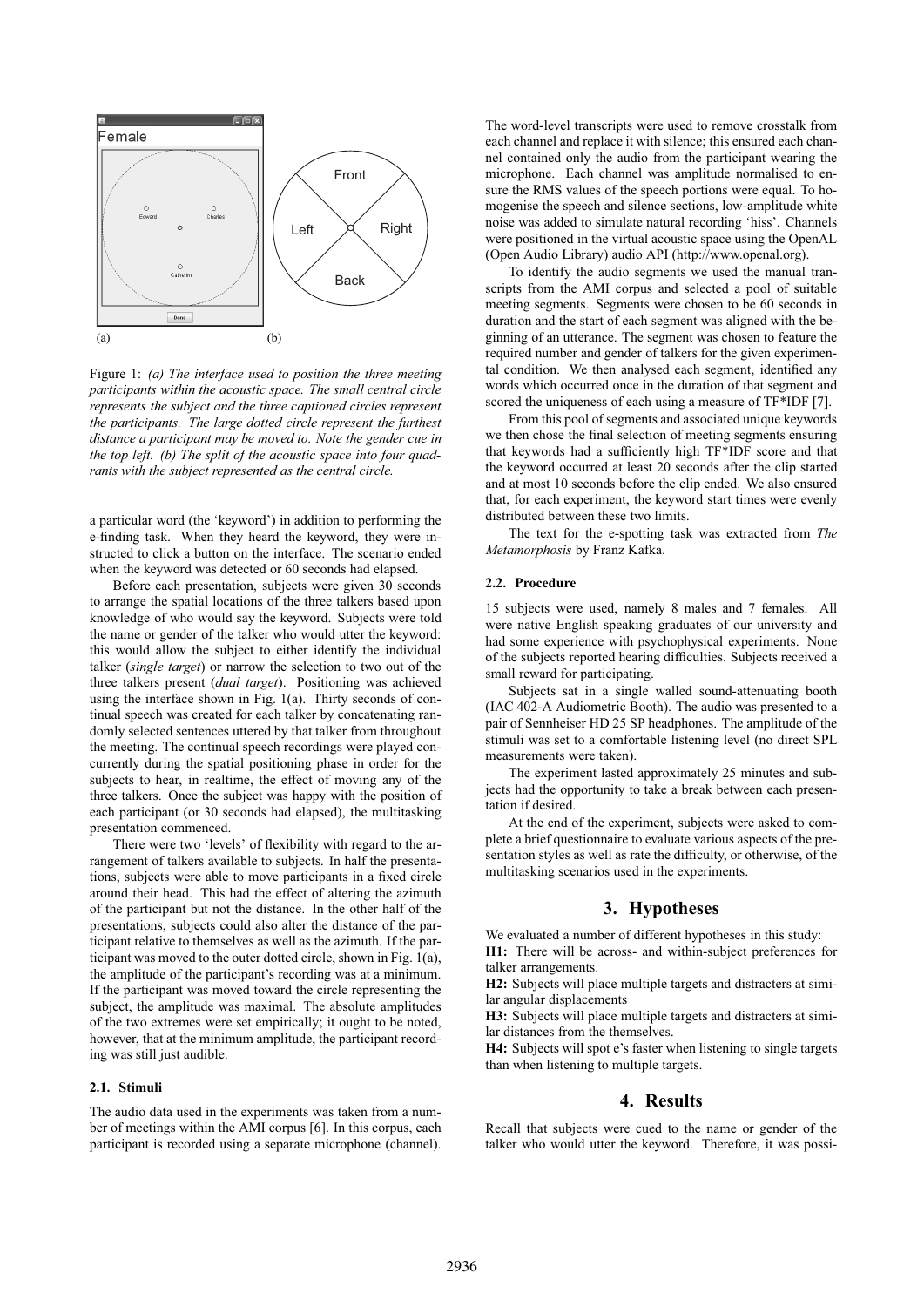

Figure 2: *Frequency (95% CI) with which targets (a) and distracters (b) were placed in quadrants of the acoustic space.*

ble to count the number of e's spotted when the subject was listening to either target or non-target audio.

#### **4.1. H1a: Across-subject talker arrangement preference**

To investigate which arrangements were employed by subjects, we split the acoustic space into four areas: front, back, left and right as in Fig. 1(b). Targets were commonly placed in different areas to the distracters (97% of trials exhibited this behaviour). By treating either side location as a single category we can further show that the most common location for target talkers was at the side (49% of trials) or in front of the subject (33% of trials); see Fig. 2(a). For the distracter locations it can be seen that the most common location was either to the side (49% of trials) or behind the subject (38% of trials); see Fig. 2(b). In 55% of trials the target talkers were placed to the side directly opposite the distracters.

In cases when targets were placed to the side of the subject the left side was favoured over the right (73% of relevant trials) and the opposite was true for distracters (66% of relevant trials). In a MANOVA, we found no effect of the overall target location on the target e-spotting rate  $(F_{(5,351)} = 1.53, p > 0.1)$  nor of the overall distracter location on the non-target e-spotting rate  $(F_{(6,349)} = 0.14, p > 0.9).$ 

#### **4.2. H1b: Within-subject talker arrangement preference**

As stated above the most common arrangement was for the target talker to be placed on the opposite side to the distracters. Eight of the 15 subjects chose this as their most frequent strategy; a further 3 subjects preferred to place the targets in front of them with the distracters at the back. Restricting our analysis to the cases where the two most common strategies were chosen we found that there was no effect of the strategy on the e-spotting rate. MANOVA analysis suggests that there was subjective preference for angular separation ( $F_{(14,90)} = 4.36, p <$ 0.05 for targets and  $F_{(14,211)} = 6.89, p < 0.05$  for distracters) and for distance  $(F_{(14,150)} = 26.47, p < 0.05$  for targets and  $F_{(14,150)} = 17.67, p < 0.05$  for distracters).

#### **4.3. H2: Angular separation**

We investigated the angular separation between dual targets and dual distracters. The average separation of target talkers was 56.40° although there were several cases where target talkers were placed in different areas; for example, some subjects



Figure 3: *Normalised target and distracter distances (95% CI).*

placed targets so they appeared in different ears. If we focus on targets that have been placed in the same area, the mean angular separation was 16.60◦ with a standard deviation of 20.81◦ (the median separation was 7.59◦). A similar analysis can be done for the separation of dual distracters: the average angular separation overall was 63.93<sup>°</sup>. Again removing the cases where distracters have been placed in different areas results in a mean of 9.34◦ with a standard deviation of 15.69◦ (the median separation was 3.05◦).

These results suggest that subjects generally placed multiple targets or multiple distracters in similar locations although multiple targets were placed further apart (mean difference was 7.26,  $p < 0.05$ ). This suggests that subjects preferred to place distracters at the same location but felt that target talkers should be spatially distinguishable. However, we also found a negative correlation between the angular separation of multiple targets and the resultant target e-spotting rate ( $r = -0.27, p < 0.01$ ) and a weak negative correlation between the angular separation of multiple distracters and the non-target e-spotting rate  $(r = -0.12, p < 0.08).$ 

#### **4.4. H3: Talker distance**

Distance measurements within the acoustic space were normalised such that a distance of 0 denoted a talker placed as close as possible to the subject and a distance of 1 denoted a talker situated anywhere on the boundary circle (the dotted line in Fig. 1(a)). Targets were generally placed closer to the subject than distracters (mean distance to target was 0.14 and mean distance to distracters was 0.90; see Fig. 3). In a MANOVA, there was no effect of the overall arrangement on the distance of the distracters  $(F_{(6,173)} = 0.68, p > 0.6)$  and the difference in distances between two distracters was consistently small (mean of 0.012 with a standard deviation of 0.036). In the dual target scenarios, the talkers were generally placed at similar distances although we found a main effect for the arrangement on the distance from the subject  $(F_{(4,175)} = 8.76, p < 0.05)$ . Tukey post-hoc tests indicated that this was caused by subjects placing targets further away if the targets were on opposite sides (in each case  $p < 0.05$ ). Again the difference in distances was small (mean of 0.022 with a standard deviation of 0.058).

#### **4.5. H4: E-Spotting rate**

To investigate the effect of the number of targets on e-spotting rate we carried out a MANOVA with target and non-target erates as dependent variables and the number of target talkers and whether the talker distances were fixed as independent vari-